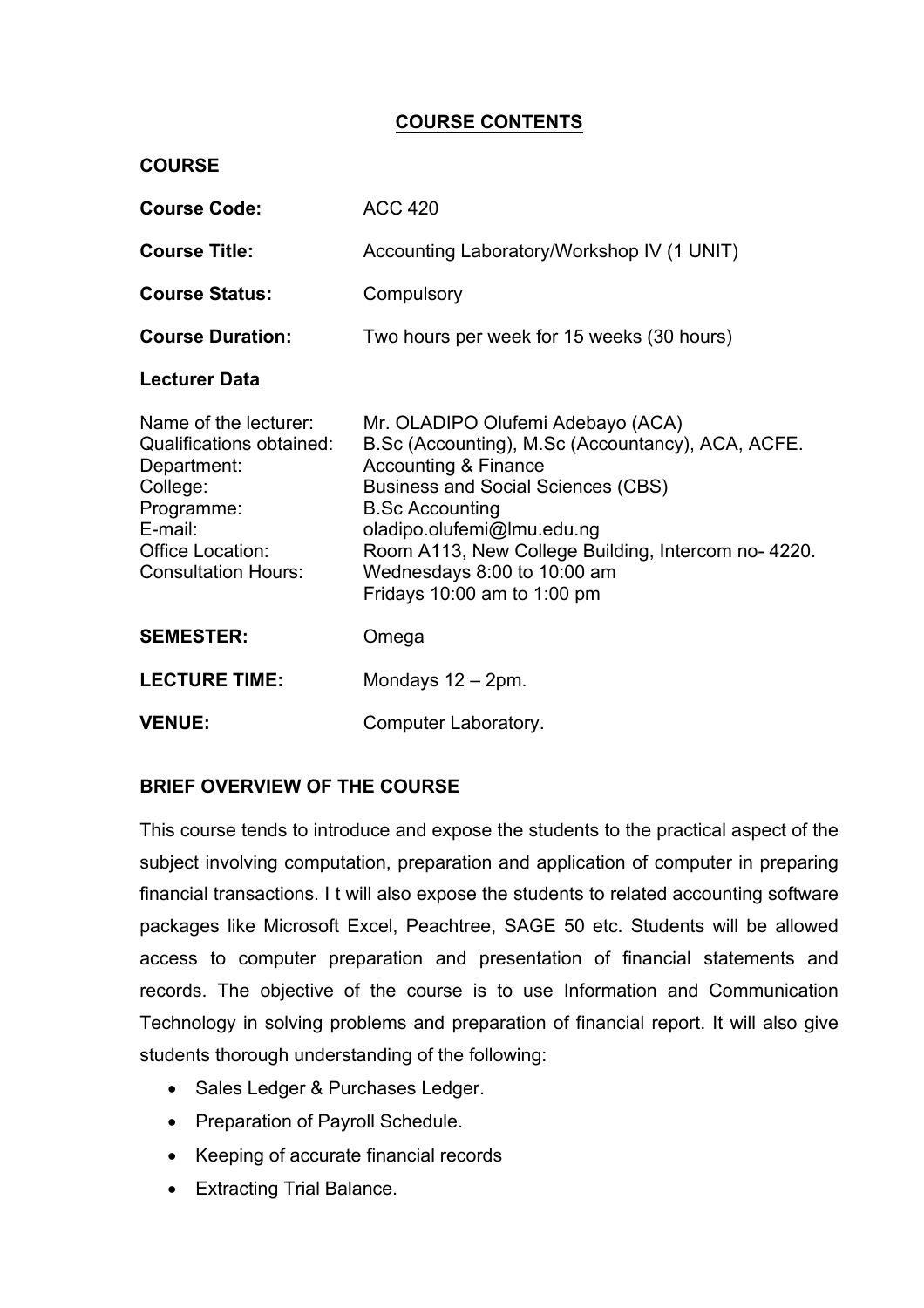- Preparing financial reports.
- Preparation of Comprehensive Income Statement in line with IFRS.
- Preparation of Statement of Financial Position in line with IFRS.
- Global Reporting Initiatives (GRI) GRI 3 and GRI 4

### **COURSE OBJECTIVES/GOALS**

At the end of this course, the students should be able to understand:

- Application Software.
- Using Microsoft Excel to prepare Payroll.
- Management of data, create visually persuasive charts and graphs.
- Using Microsoft Excel to create an expense report, build formulas.
- Using Sage 50 to prepare payroll and maintenance of employee profile.
- Using Sage 50 to prepare Financial Report.

# **METHOD OF LECTURE DELIVERING AND TEACHING AIDS**

- 1. One hour of lecture and one hour of tutorial per week.
- 2. Lecturing will be complemented with both theory and practical aspect.
- 3. Lecturing to be aided by Audio Visual where and when necessary.

| OUUINUL UU I LIINLU   |                                                                                                                                                                                                                                                                                                                                    |
|-----------------------|------------------------------------------------------------------------------------------------------------------------------------------------------------------------------------------------------------------------------------------------------------------------------------------------------------------------------------|
| S/N                   | <b>TOPICS</b>                                                                                                                                                                                                                                                                                                                      |
| <b>Week 1&amp; 2</b>  | <b>CODING SYSTEM:</b><br>Introduction<br>Characteristics of a coding system in Accounting.<br>$\bullet$<br>Advantages of Coding System in Accounting.<br><b>Practical Session.</b>                                                                                                                                                 |
| <b>Week 3 &amp; 4</b> | <b>SAGE 50 ACCOUNTING PACKAGES:</b><br>Definition of Sage 50 Package.<br>Various tasks perform by Sage 50<br>Set up and Create New Company.<br><b>Chart of Accounts.</b><br>Accounting Method-Accruals.<br>$\bullet$<br>Posting method- Real Time and Earliest transaction<br>$\bullet$<br>Accounting Periods- 12 Calendar Months. |

# **COURSE OUTLINES**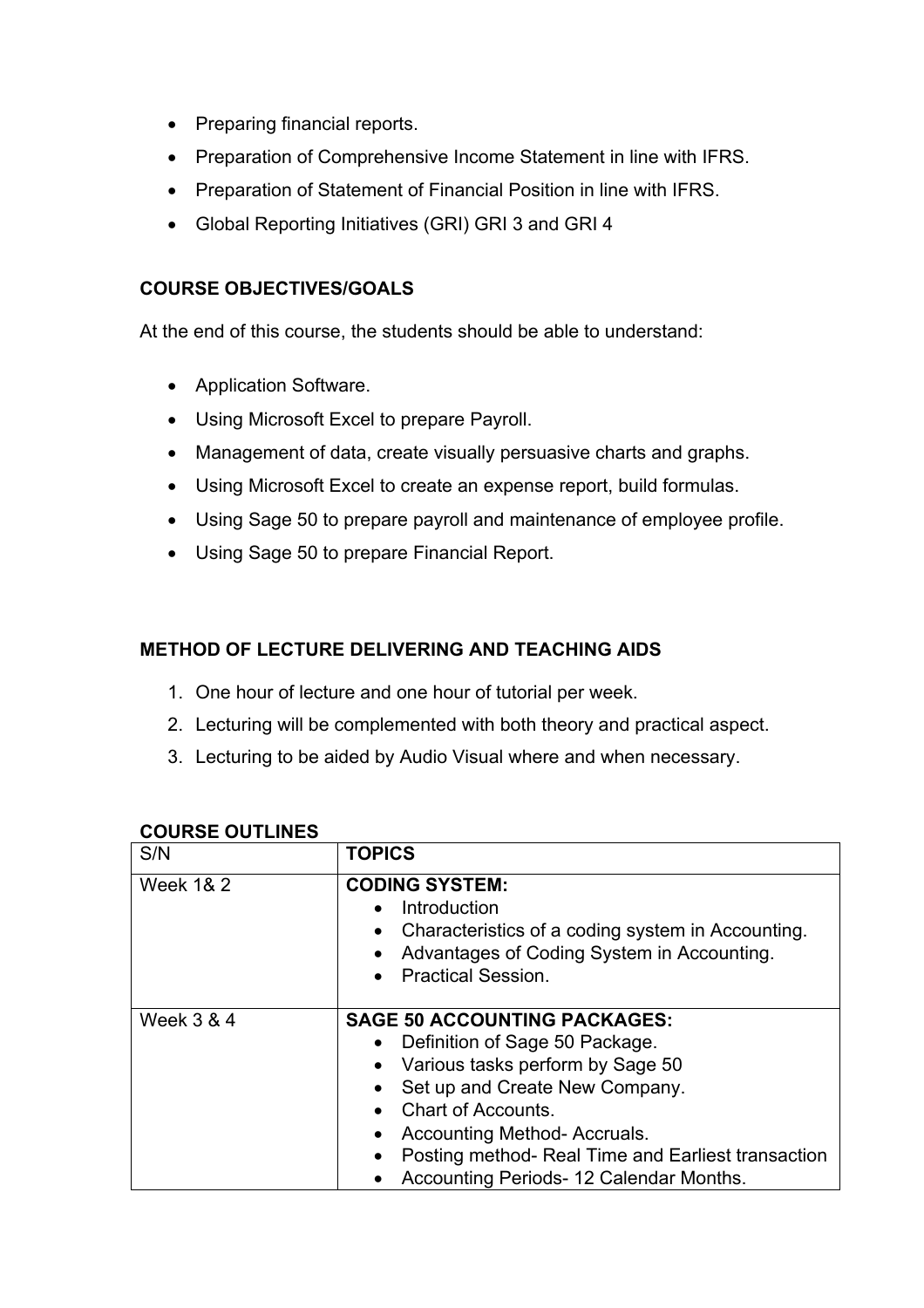| Week 5       | <b>CLASSIFICATION OF ACCOUNTS:</b>                                                            |
|--------------|-----------------------------------------------------------------------------------------------|
|              | Introduction                                                                                  |
|              | Main and Sub Accounts- Assets and Liabilities.<br>$\bullet$                                   |
|              | Accounts Payables and Receivables.<br>$\bullet$                                               |
|              | <b>Practical Session.</b><br>$\bullet$                                                        |
| Week 6,7 & 8 | <b>APPLICATION OF SAGE 50 ACCOUNTING PACKAGE:</b>                                             |
|              | Inventory maintenance and List.<br>$\bullet$                                                  |
|              | Customers and Suppliers maintenance and List.<br>$\bullet$                                    |
|              | Preparation of Quotes, Sales Order, Receipts and<br>$\bullet$<br>Invoices.                    |
|              | Employee maintenance and preparation of payroll                                               |
|              | and pay slips.                                                                                |
|              | General Ledger and preparation of Reports.                                                    |
|              | <b>Practical Session.</b><br>$\bullet$                                                        |
| Week 9 & 10  | <b>Revision and MID SEMESTER TEST</b>                                                         |
|              |                                                                                               |
| Week 11 & 12 | USING SAGE 50 ACCOUNTING PACKAGE<br><b>TO</b>                                                 |
|              | <b>PREPARE FINANCIAL STATEMENT:</b>                                                           |
|              | Recording of financial transactions.<br>$\bullet$                                             |
|              | <b>Extracting Trial Balance.</b>                                                              |
|              | Using Sage 50 to prepare comprehensive income                                                 |
|              | statement.<br>Using Sage 50 to prepare statement of financial                                 |
|              | position.                                                                                     |
|              | <b>Practical Session.</b>                                                                     |
| Week 13 & 14 | <b>FINANCIAL</b><br><b>REPORTING</b><br><b>INTERNATIONAL</b>                                  |
|              | <b>STANDARDS (IFRS)</b>                                                                       |
|              | Introduction.                                                                                 |
|              | Adoption of International Financial<br>Reporting                                              |
|              | Standards in Nigeria.                                                                         |
|              | Benefits of IFRS adoption                                                                     |
|              | Challenges of adopting IFRS in Nigeria.<br>Conformity with the International Financial Report |
|              | Standards<br>and Local Standards in<br>preparing                                              |
|              | financial<br>reports using<br>Sage 50<br>accounting                                           |
|              | package.                                                                                      |
|              | <b>Practical Session.</b>                                                                     |
| Week 15      | General Revision and preparation for the Omega                                                |
|              | <b>Semester Exam.</b>                                                                         |
|              |                                                                                               |

# **Practical Session**

Practical session will be immediately after each topic in the Computer Laboratory. Students will be given practical questions to solve using computer system and solution to the questions would be review together with the lecturer.